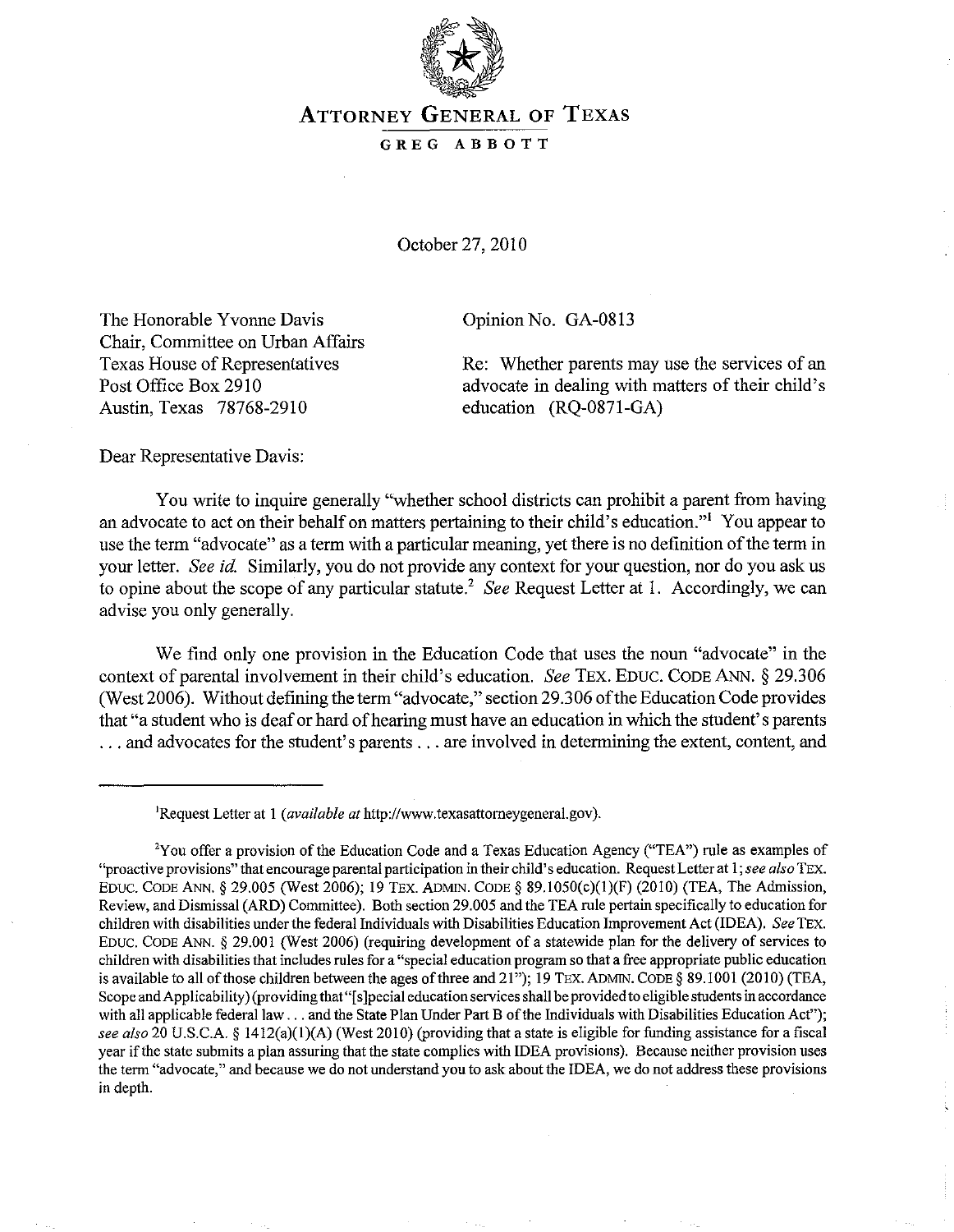purpose of programs." *Id.* This provision expressly provides that parents may have an "advocate" involved in the education of their deaf or hard-of-hearing child. *See id.* Accordingly, a school district may not prohibit a parent from having an advocate within the scope of section 29.306. *Cf Benavides Indep. Sch. Dist.* v. *Guerra,* 681 S.W.2d 246,249 (Tex. App.-SanAntonio 1984, writ ref d n.r.e.) (recognizing that a school board's act done in contravention of a statute is void).

None of the briefing we received raised a relevant state law provision, and we find no provision in the Education Code that expressly authorizes a school district either to allow or prohibit an advocate for all purposes. We thus cannot opine on the authority of a school district with respect to a parent's use of an advocate in all circumstances. *Cf* Tex. Att'y Gen. Op. No. JM-1267 (1990) at 7-8 (declining to answer speculative question).

Briefing we received from the TEA advises that the IDEA's guarantee of a free appropriate public education for children with disabilities includes the development of an individualized education program ("IEP").' *See also* 20 U.S.C.A. §§ 1400(d) (West 2010) (providing purposes of IDEA), 1414(d) (providing for individualized education program); 34 C.F.R. § 300.323(c) (2009) (When IEPs must be in effect - Initial IEPs; provision of services); 19 TEx. ADMIN. CODE § 89.1001 (2010) (TEA, Scope and Applicability) (providing for special education services in accordance with applicable federal law). In general, an IEP is designed by a team of participants that includes, "at the discretion of the parent or the [school district], other individuals who have knowledge or special expertise regarding the child." 20 U.S.C.A. § 1414(d)(1)(B)(vi) (West 2010); 34 C.F.R. § 300.321(a)(6) (2009) (IEP Team); *see also* 19 TEx. ADMIN. CODE § 89.l050(c)(1)(F) (2010) (TEA, The Admission, Review, and Dismissal (ARD) Committee) (providing for an ARD Committee as the individualized education program). The TEA's brief suggests this individual with specialized knowledge or expertise is an "advocate" within the scope of your question. *See* TEA Brief at 1. Though you do not ask our opinion about this specific provision, we nevertheless advise that we believe a school district may not prohibit a parent from inviting a person with "knowledge or special expertise regarding the child" to participate in the development of their disabled child's IEP. *See* 20 U.S.C.A. § 1414(d)(I)(B)(vi) (West 2010); 34 C.F.R. § 300.321(a)(6)(2009); *see also*  19 TEX. ADMIN. CODE § 89.l050(c)(I)(F) (2010) (TEA, The Admission, Review, and Dismissal (ARD) Committee) (providing for an ARD Committee as the individualized education program); *see also Benavides Indep. Sch. Dist.,* 681 S.W.2d at 249 (recognizing that a school board's act done in contravention of a statute is void).

You also ask whether a "legislative remedy [is] necessary for granting the use of an advocate in every circumstance that a parent may face with regard[] to their child's education[.]" Request Letter at 1. To the extent the Legislature seeks to expressly permit or prohibit the involvement of an "advocate" in particular circumstances, other than those discussed herein, a legislative remedy may be necessary.

<sup>&#</sup>x27;Brief from Mr. David Anderson, General Counsel, TEA, at l-2 (Apr. 20, 20l0) [hereinafter TEA Brief].